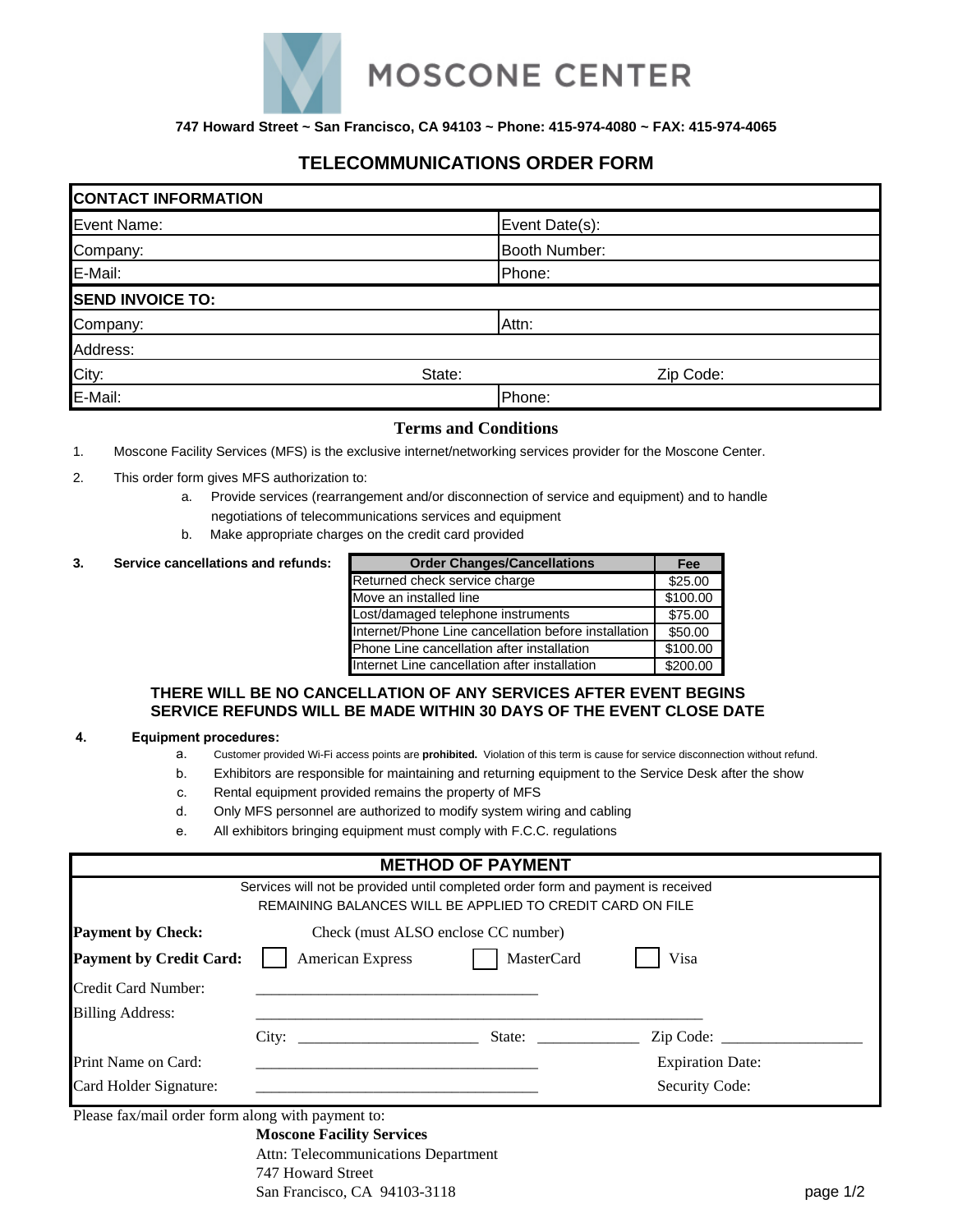## **Moscone Center ~ 747 Howard Street ~ San Francisco, CA 94103 ~ Phone: 415-974-4080 ~ FAX: 415-974-4065**

| Event Name:                                                                                                                                                     |                                                                             |                 | Service Dates:       |                |                                                                             |
|-----------------------------------------------------------------------------------------------------------------------------------------------------------------|-----------------------------------------------------------------------------|-----------------|----------------------|----------------|-----------------------------------------------------------------------------|
| Company:                                                                                                                                                        |                                                                             |                 | Booth Number:        |                |                                                                             |
| On-Site Contact:                                                                                                                                                |                                                                             |                 | Phone:               |                |                                                                             |
|                                                                                                                                                                 | <b>Advanced Rate</b><br>10 business days before event                       |                 | <b>Standard Rate</b> |                | Includes:                                                                   |
| <b>INTERNET SERVICES</b>                                                                                                                                        |                                                                             |                 |                      |                |                                                                             |
| Economy Plus (wired only)                                                                                                                                       | x \$675.00                                                                  |                 | x \$775.00           |                | 1 Access code for 1 device up to 512Kbps<br>shared                          |
| Standard Internet (wired only)                                                                                                                                  | x \$1,245.00                                                                | $\mathsf{x}$    | \$1,445.00           |                | 1 Access code for 1 device up to 10Mbps<br>shared                           |
| Standard Wireless (wireless only)                                                                                                                               | x \$795.00                                                                  |                 | x \$845.00           |                | 1 Access code for 1 device up to 10Mbps<br>shared                           |
| <b>Show Connect (Dedicated Internet Access)</b>                                                                                                                 |                                                                             |                 |                      |                |                                                                             |
| ShowConnect 3                                                                                                                                                   | \$3,995.00<br>$\mathsf{X}$                                                  |                 | x \$4,595.00         |                |                                                                             |
| ShowConnect 6                                                                                                                                                   | \$5,995.00<br>X                                                             | X               | \$6,595.00           |                | All ShowConnect Services include 250                                        |
| ShowConnect 10                                                                                                                                                  | \$9,995.00<br>$\boldsymbol{\mathsf{x}}$                                     |                 | x \$10,595.00        |                | RFC1918 private IP addresses. DHCP is<br>enabled by default. Routers and/or |
| ShowConnect 15                                                                                                                                                  | \$11,995.00<br>$\boldsymbol{\mathsf{x}}$                                    |                 | x \$12,595.00        |                | firewalls are permitted. Wi-Fi access<br>available. NO customer provided    |
| ShowConnect 20                                                                                                                                                  | \$13,995.00<br>$\mathsf{x}$                                                 | $x$ \$14,595.00 |                      |                | wireless AP or routers are permitted.                                       |
| <b>Additional Services</b>                                                                                                                                      |                                                                             |                 |                      |                |                                                                             |
|                                                                                                                                                                 |                                                                             |                 |                      |                |                                                                             |
| Additional Bandwidth (per Meg)                                                                                                                                  | x \$1,000.00                                                                |                 | x \$1,250.00         |                | * Can be added to ShowConnect only<br>Can be added to Standard Internet and |
| <b>Additional Access Code</b>                                                                                                                                   | x \$160.00                                                                  | x               | \$190.00             |                | Standard Wireless only                                                      |
| <b>Additional Location</b>                                                                                                                                      | x \$600.00                                                                  | X.              | \$700.00             |                | Can be added to ShowConnect only                                            |
| Each additional Ethernet Cable                                                                                                                                  | x \$60.00                                                                   | X               | \$85.00              |                | under 50 feet                                                               |
| Each additional Ethernet Cable                                                                                                                                  | x \$95.00                                                                   | x               | \$130.00             |                |                                                                             |
| <b>Ethernet Switch Rental</b>                                                                                                                                   | x \$160.00                                                                  |                 | x \$215.00           |                | 8, 16, or 24 port unmanaged switch                                          |
| <b>TOTAL DUE FOR ALL SERVICES</b>                                                                                                                               |                                                                             |                 |                      |                |                                                                             |
| Please Note: Customer/exhibitor provided wireless AP/router are not permitted on site.<br>All 802.11 wireless/RF will be provided by Moscone Facility Services. |                                                                             |                 |                      |                |                                                                             |
| Please email customer service, internet@moscone.com, with any questions and we will be happy to assist you.                                                     |                                                                             |                 |                      |                |                                                                             |
|                                                                                                                                                                 | Please specify Internet drop location in booth drawing below or attach flor |                 |                      |                |                                                                             |
| Aisle No:<br><b>MFS USE ONLY</b>                                                                                                                                |                                                                             |                 |                      |                |                                                                             |
|                                                                                                                                                                 |                                                                             |                 |                      | Last 4-digits: |                                                                             |

Process Date:

**Front of Booth**

Aisle No.